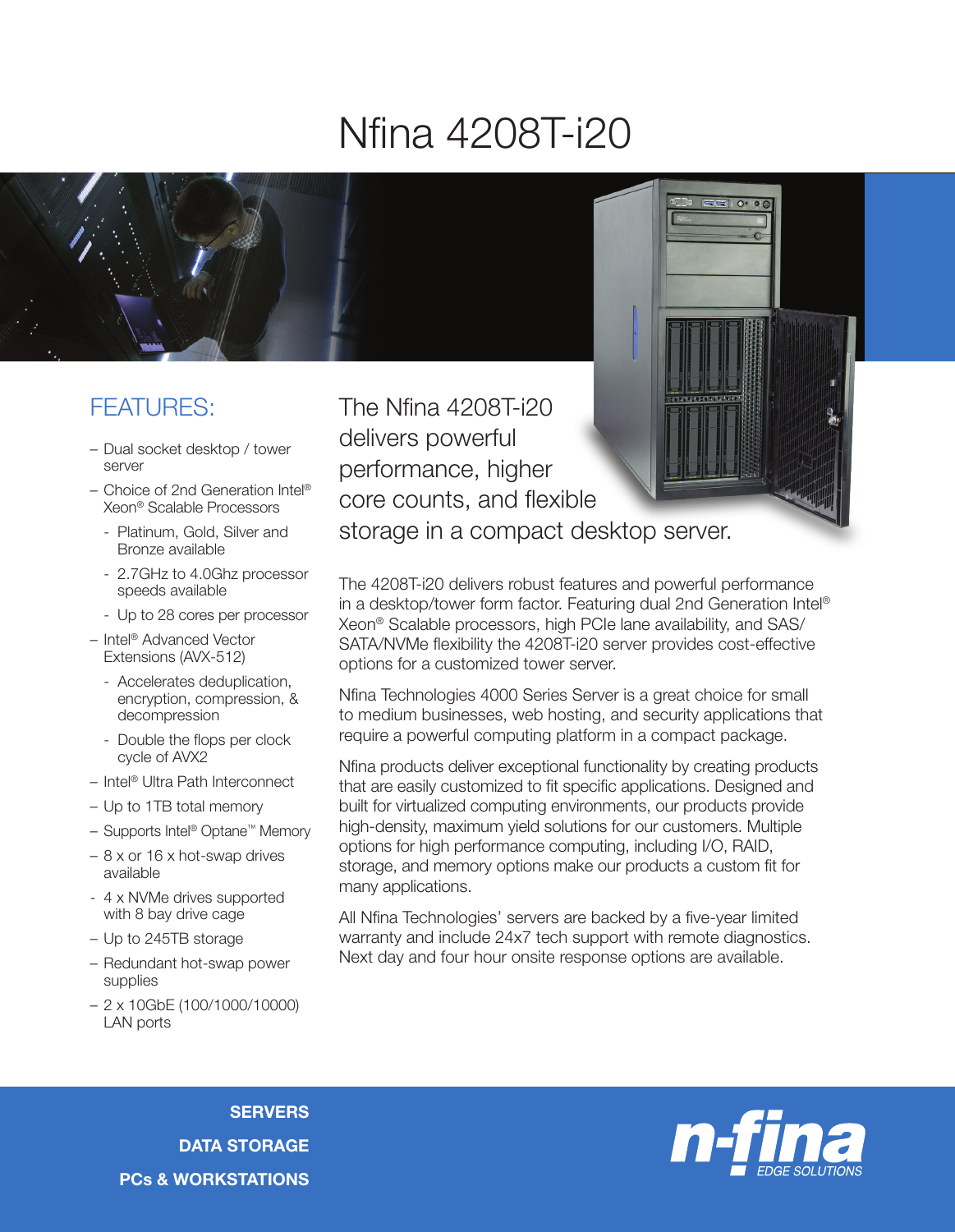## NFINA 4208T-i20

| <b>SPECIFICATIONS</b>        |                                                                                                                                                                                                                                                                                                               |
|------------------------------|---------------------------------------------------------------------------------------------------------------------------------------------------------------------------------------------------------------------------------------------------------------------------------------------------------------|
| Form Factor                  | Desktop / Tower, 17.24" x 21.5" x 6.81"                                                                                                                                                                                                                                                                       |
| <b>Operating Temperature</b> | 10°C to 35°C (50°F to 95°F)                                                                                                                                                                                                                                                                                   |
| Processors                   | 2nd Generation Intel® Xeon® Scalable processors, up to 28 cores each                                                                                                                                                                                                                                          |
| Processor Speed              | 2.7GHz to 4.0GHz                                                                                                                                                                                                                                                                                              |
| Socket                       | Dual socket P                                                                                                                                                                                                                                                                                                 |
| Memory                       | 16 DIMM sockets, ECC DDR4 2666/2933 MHz<br>1TB Max memory capacity<br>Intel <sup>®</sup> Optane <sup>™</sup> Memory supported                                                                                                                                                                                 |
| <b>External Drives</b>       | Multiple drive cage options:<br>$-4$ x 2.5" NVMe and $4$ x 2.5" SSD or HDD hot swap drives<br>$-8$ x 3.5" or 2.5" SSD or HDD hot swap drives<br>$-16 \times 2.5$ " SSD or HDD hot-swap drives                                                                                                                 |
| <b>Internal Drives</b>       | 2 x M.2 NVMe/SSDs (2280), SATA/PCle                                                                                                                                                                                                                                                                           |
| Maximum Storage              | Up to 245TB, depending on drive type                                                                                                                                                                                                                                                                          |
| <b>Optical Drive</b>         | 48x CD-RW / 24 x DVD +/-RW, included                                                                                                                                                                                                                                                                          |
| Software RAID                | 0,1,10, optional 5                                                                                                                                                                                                                                                                                            |
| Hardware RAID                | Hardware RAID optional                                                                                                                                                                                                                                                                                        |
| Input Voltage                | 100-127V @ 8.8A, 50/60 Hz<br>200-240V @ 4.4A, 50/60 Hz                                                                                                                                                                                                                                                        |
| Power Supplies               | Dual redundant hot-swap 750W AC power supplies                                                                                                                                                                                                                                                                |
| Remote Management            | IPMI 2.0, KVM over HTML5                                                                                                                                                                                                                                                                                      |
| <b>TPM</b>                   | Version 2.0, optional                                                                                                                                                                                                                                                                                         |
| OS Supported                 | Microsoft <sup>®</sup> Windows Server <sup>®</sup> 2016, 2019, Windows <sup>®</sup> 10 Pro/Enterprise,<br>VMware® ESXi <sup>™</sup> 6.0-7.0, Open-E® JovianDSS <sup>™</sup> & DSS7, Red Hat® RHEL<br>5,6,7x, SUSE® SLES 11,12, Ubuntu 14,15,16,17, CentOS™ 6,7, XenServer®<br>6.5-7.6, more options available |
| Certifications               | NRTL Nemko (US, Canada), CE (Europe), RCM (Australia/NZ), GS (Germany),<br>FCC (US), ICES-3(A) (Canada), KC (Korea), Ukraine Certification, BSMI (Taiwan),<br>EAC (Russia), VCCI-A (Japan)                                                                                                                    |
| Warranty                     | 5 years                                                                                                                                                                                                                                                                                                       |